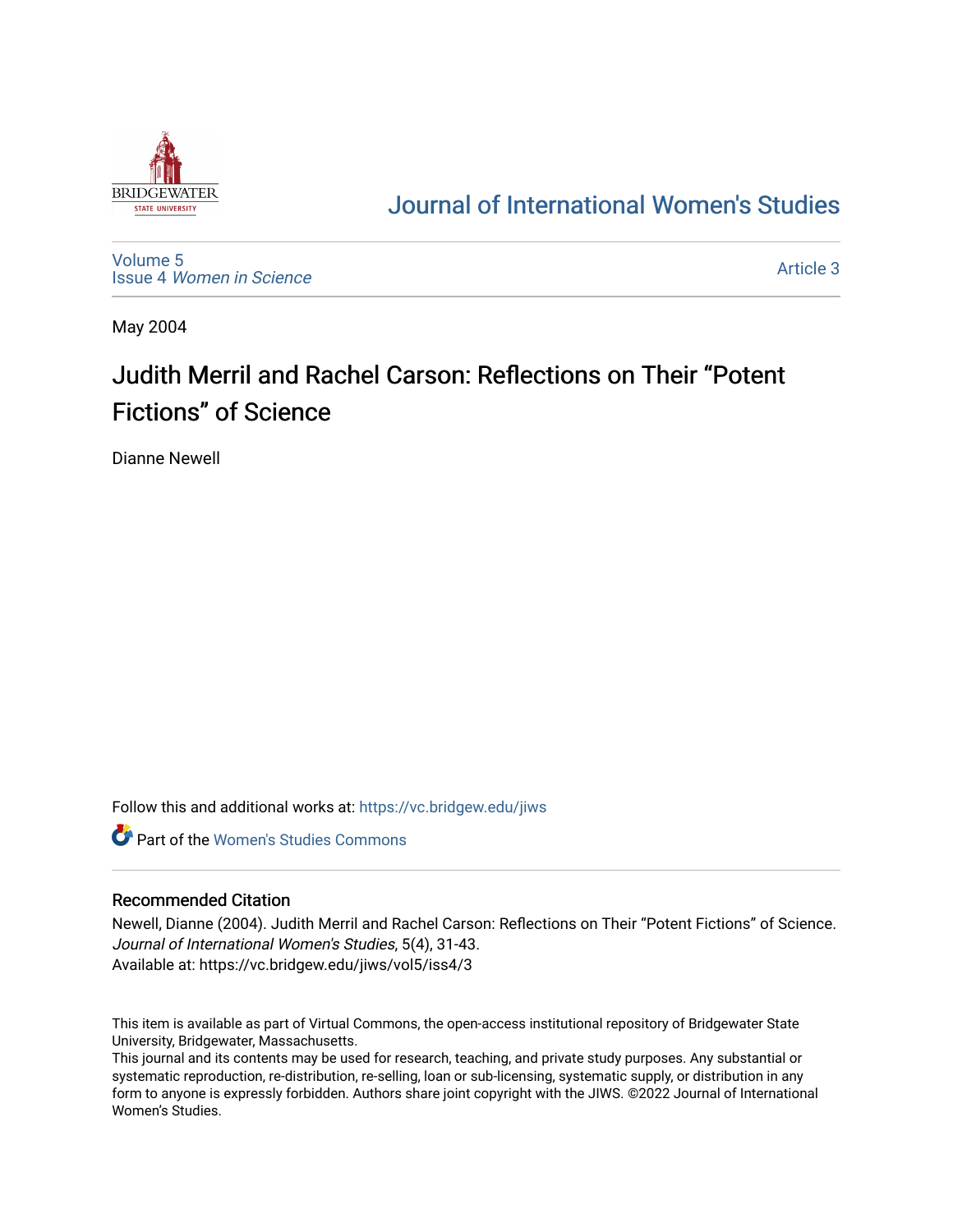This journal and its contents may be used for research, teaching and private study purposes. Any substantial or This journal and Re-concrite may be reported in resulting the process and proposes. Any substantial or substantial or<br>systematic reproduction, re-distribution, relisting, bandly found in any form in any form in any form to anyone is expressly forbidden. ©2004 Journal of International Women's Studies.

### **Judith Merril and Rachel Carson: Reflections on Their "Potent Fictions" of Science**

#### By Dianne Newell

#### **Abstract**

Donna Haraway has argued that women's engagement with the masculine domain of science and modern culture usually occurs at the peripheries and from the depths, not from the platform of the powerful. This paper considers the popular culture fields of science fiction and nature writing, exploring the contributions of two American women writers who both operated at the peripheries of science *and* landed on the 'platform of the powerful': Judith Merril and Rachel Carson. Their domestic Cold War envisioning and conflation of literature and science and their insights into the inherently political nature of science anticipated the foundational feminist discussions on the intersections of feminism, literature, and science that followed in the 1970s and 1980s. Merril's postwar, literary avant-garde ideas together with the stories of the later American feminist science fiction writers prompted Haraway's challenging suggestion in her transformative study, *Primate Visions: Gender, Race, and Nature in the World of Modern Science* (1989) that we might read natural science as a narrative--potent fictions of science--and listen to scientists as storytellers. Rachel Carson, considered the founder of the modern American environmental movement and the author of the famous polemic *Silent Spring* (1962), had advocated the idea of natural science as narrative decades earlier. The paper traces how Carson links to Merril indirectly and Haraway to Merril directly. In the Cold War decades, both Merril and Carson struggled successfully from and within the margins of science to reshape literatures dealing with possible futures and alternative presents.

*Key Words:* science fiction, nature writing, Judith Merril, Rachel Carson

#### **Introduction**

 Women's engagement with the masculine domain of science and modern culture usually occurs at the peripheries and from the depths, not from the platform of the powerful, suggests a leading feminist theorist and historian of science, Donna Haraway.<sup>1</sup> Historians and philosophers of women in science, such as Pnina Abir-am, Evelyn Fox-Keller, and Londa Schienbinger, have taken a long look at women in the past who actually 'do' science. My interest here, however, is in developing a political reading of women science writers' engagement with science at the peripheries of scientific thought and developments in a 'pre-feminist' era: the decades after the Second World War. I consider the popular culture fields of science fiction and nature writing, adjusting the focus on two American women science writers who both operated at the peripheries of science *and* landed on the 'platform of the powerful': Judith Merril and Rachel Carson. Their domestic Cold War envisioning and conflation of literature and science and their insights into the inherently political nature of science anticipated the foundational feminist discussions on the intersections of feminism, literature, and science that followed in the 1970s and 1980s. Indeed, Haraway's own revolutionary studies of the historical, social construction of Western scientific knowledge discovered, borrowed, and adapted science fictional approaches and incorporated Merril's imaginative concept, 'SF.'

 Judith Merril (1928–1997) in her Cold War science fiction and nonfiction writings effectively challenged the prevailing science-adventure ('hard') mode of science fiction and promoted novel approaches to fiction about possible futures that struggled to put a human face on the abstract problems of new, seductive and terrifying, sciences and technologies. In her words, 'the industrial, political, and technological space age meant the beginning of a new period of

Journal of International Women's Studies Vol 5 #4 May 2004 31

1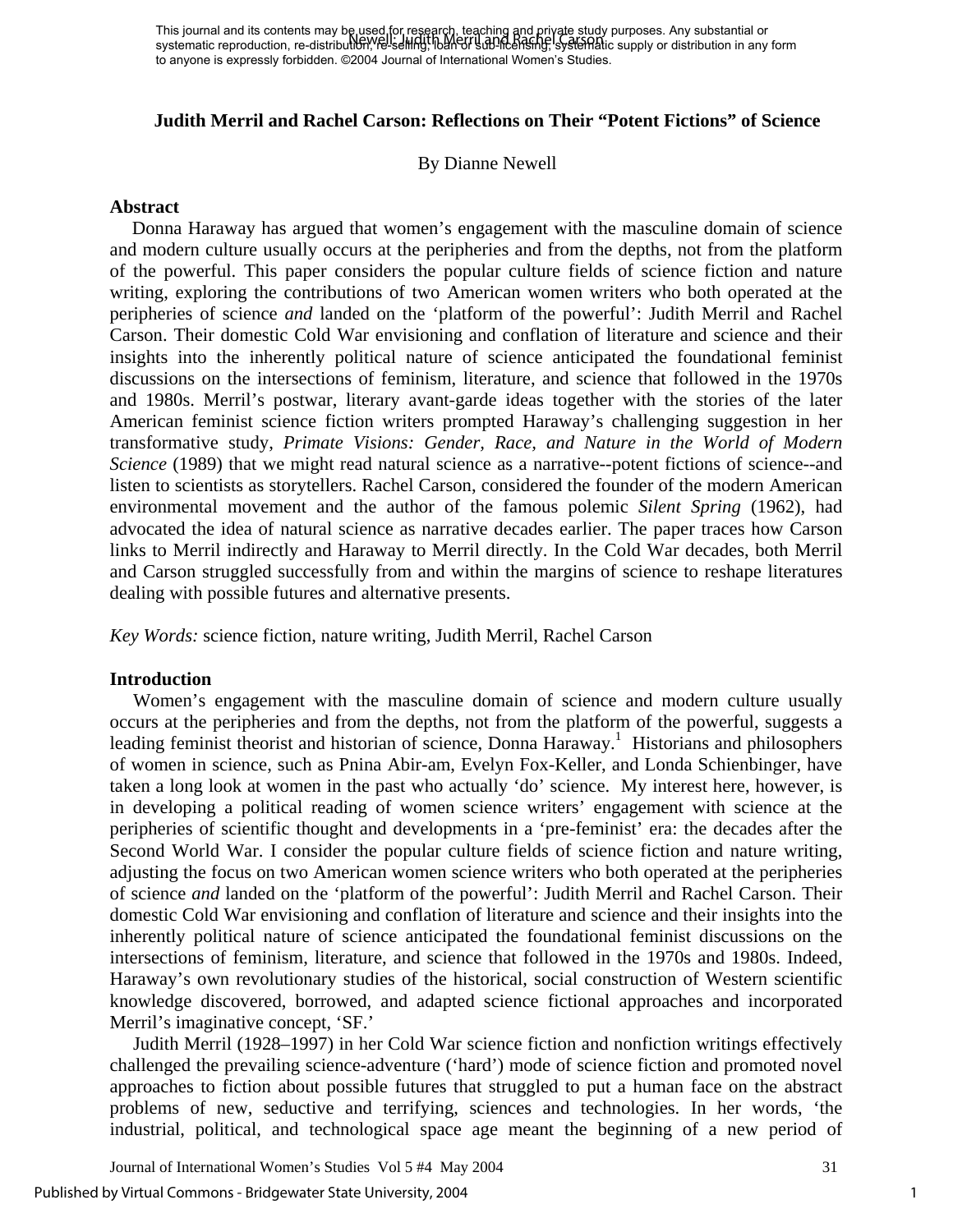exploration in "the human factor," as opposed to the "hardware," for both science and science fiction.<sup>[2](#page-13-1)</sup> Her novels and short works of speculative fiction of the late 1940s and the 1950s advanced an overtly woman's point of view on critical issues of the day. By the early 1960s, even before the blossoming of feminist science fiction, Merril had become the foremost female editorcritic and experimentist, and perhaps most political individual in North American science fiction circles. Merril's work links her intriguingly to the contemporary and celebrated Rachel Carson (1907–1964). Carson excelled in the 1950s in developing the human factor in natural science literature. Prior to her most influential book, the anti-pesticide polemic *Silent Spring* (1962), Carson was a prize-winning science writer – early in her career also a government marine biologist and (mostly) editor and writer on wildlife.<sup>[3](#page-13-2)</sup> Silent Spring's apocalyptic vision of a world destroyed by its own citizens resonated with the radical science fiction writings of the day. Significant commonalities appear in the iconoclastic approach of these two women to science writing in the postwar era, each a leader in her respective field.

## **Merril's SF: Fiction That Seeks the Meaning in Science and Our Scientific Society**

Modern science fiction, which emerged in the American pulp magazines (small format, garish serials printed on cheap paper) in the  $1920s$ , developed as a grouping of story types.<sup>4</sup> The hybridization and eclecticism in science fiction during the early domestic Cold War occurred over two short phases. In the most intense political phase, new writers entered science fiction in the late 1940s and early 1950s. Then new forms of science fiction writing, new mass-publishing venues, and critics and a second round of new writers emerged at the end of the 1950s and the early 1960s. Both phases in the evolution of science fiction correspond to what Paul Boyer in *By the Bomb's Early Light* identifies as the first two phases in a series of Cold War public activism events around atomic war and radioactivity issues.<sup>5</sup> Both phases also attracted many women to the field.<sup>[6](#page-13-5)</sup> For the women in early postwar science fiction such as Judith Merril, the various phases and waves also overlapped with the so-called break between the first and second waves of the women's movement.

Merril's recently published memoir, *Better to Have Loved: The Life of Judith Merril* (2002), highlights her original goal in science fiction in the late 1940s. It was to write a type of sociological science fiction that grappled with the new political and social issues of the domestic Cold War and the Space Age.<sup>[7](#page-13-6)</sup> This stated objective is consistent with the archival evidence she left behind. In *American Science Fiction and the Cold War* (1999), David Seed makes Merril's first novel *Shadow on the Hearth* (1950) central to his discussion of the suburban home as a refuge. He pushes this idea further in a more recent paper, 'The Debate Over Nuclear Refuge' (2002) by showing how *Shadow on the Hearth* connects to the contemporary work of scientists such John Hersey (*Hiroshima*), David Bradley (*No Place to Hide*), and Philip Morrison ('If the Bomb Gets Out of Hand,' in Dexter Masters and Katherine Way, eds., *One World or None*) in an original way. Unlike male writers, 'Merril has no interest in trying to capture the spectacle of the blasts, only in exploring their consequences for a typical suburban household.'[8](#page-13-7) Merril's correspondence with Bradley in 1949 reveals her purpose in departing from the norm; she wanted to appeal to women readers: 'Women LOVE to read about diseases […] and also about dangers to their children, homes, and family,' she writes. Merril adds that Bradley's *No Place to Hide* was in truth 'a man's book, with little appeal for women.'<sup>[9](#page-13-8)</sup>

Merril likewise intended her first published story, 'That Only a Mother,' (1948), about the differential reactions of parents to their limbless, super-intelligent infant, as a 'women's point of view.' She writes, 'It was an extremely unpleasant story about the possible (probable?) effects on one small ordinary family of life during a comparably 'clean' controlled atomic war in (what was then) the near future […] the more insidious after effects—the cancers and leukemias that might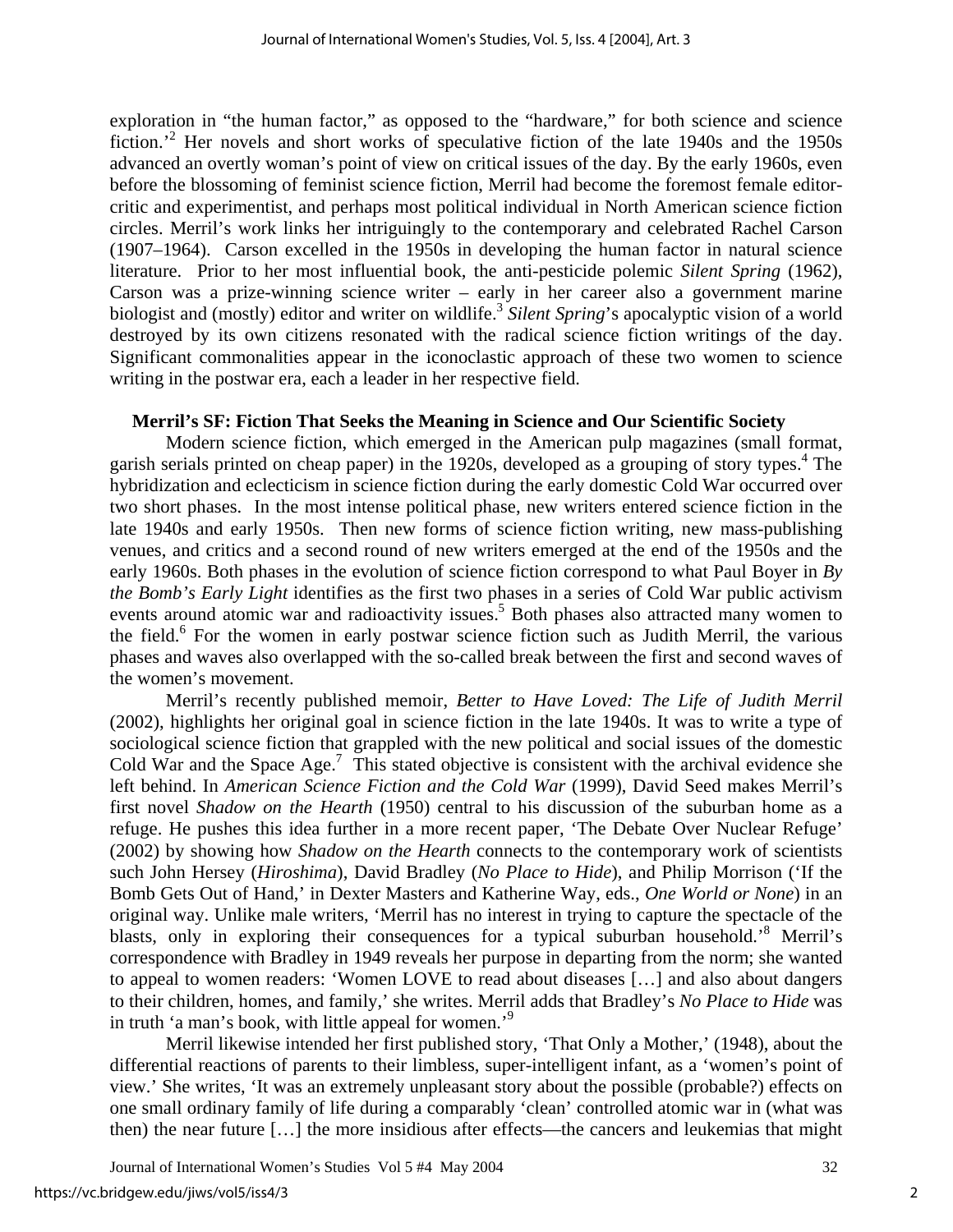follow years later for apparently untouched survivors; the lingering radioactivity; the sterility and mutations [...].<sup>10</sup> Merril possibly intended the central figure of the story, the mother who refused to acknowledge her baby's deformities, to represent the scientists in post-Hiroshima America who refused to acknowledge the devastating effects of atomic radiation.<sup>1</sup>

Reception for Merril's relatively modest corpus of science fiction novels and short fiction works, all of it produced between 1948 and 1963, has always been mixed. In its day, her early fiction received critical attention, though a leading critic and colleague, Damon Knight, dismissed her later fiction as sentimental, romantic, and, in the extreme view, 'sweat-and-tears-and-babyurine variety,' 'kitchen-sink' science fiction.<sup>12</sup> Merril's fiction did not fare better at the hands of the 1970s wave of feminist science fiction writers and scholars. They tended to trivialize Merril's work, along with that of most of the early women science fiction writers, one way or another.<sup>13</sup> Most of the early women writers worked within masculinist paradigms. Merrill, on the other hand, eschewed masculinist conventions and placed family relationships at the centre of her stories. In different ways, each of these strategies is unsatisfying to many feminists: the former reifies masculinist generic conventions; the latter reifies the narrow identification of the female writer with domestic themes.

Feminist opinion on the significance of women's early science fiction stories has continued to bounce around. In the 1990 *Encyclopedia of Science Fiction*, American-born British science fiction critic-writer Lisa Tuttle classified (and dismissed) Merril among those early women writers in science fiction whose female protagonists are too conventional. Yet the trend is changing. A new generation of feminist science fiction writers and critics are re-evaluating not only the role of the early women writers, especially Merril, but also the role of 1970s feminist science fiction writers in the erasure of those women from the memory of the feminist project. Both Connie Willis, as an American critic-writer of science fiction, and Helen Merrick, as an Australian science fiction scholar, for example, blame the first generation feminist writers such as Russ for creating an invisible wall, as it were, around the laudable activism of pre-feminist science fiction writers such as Judith Merril<sup>14</sup>

Regardless of the relative merits of Merril's science fiction, whether her dark post-nuclear holocaust fiction stories or her optimistic stories on the colonization of space that followed, her criticism and editorial work proved to be Merril's major preoccupation and source of posterity and political influence. Merril's nonfiction writing, especially her annual anthologies and critical reviews of science fiction and science fact, received overwhelming respect in their day. Her male contemporaries (whatever they thought of her fiction writing) referred to Merril as a science fiction connoisseur. It was Merril's nonfiction writings on science fiction, not her science fiction stories *per se*, that would catch the eye of Donna Haraway several decades later. Thus, intrinsically and for their influence on Haraway, Merril's nonfiction writings warrant further discussion here.

From the early 1950s onward, Merril took every occasion in her role as anthologist, critic, and editor in book and magazine publishing to revolutionize science fiction as a powerful, creative, potentially radical genre. It is what she (and, later, because of her, Haraway) referred to in capitalized initials as 'SF.' Merril first set the standard for SF both in her own fiction writing and in her fantasy/science fiction theme anthologies published before 1955. She then formulated arguments about SF in the second half of the 1950s, when she launched and edited what would prove to be a popular major annual anthology of previously published science fiction stories, *SF: The Year's Best*. Merril's *Year's Best* for 1959, in particular, promoted her idiosyncratic and

entertaining--but with an underlining seriousness, in the manner of all good science fiction--explanation of SF. Merril writes: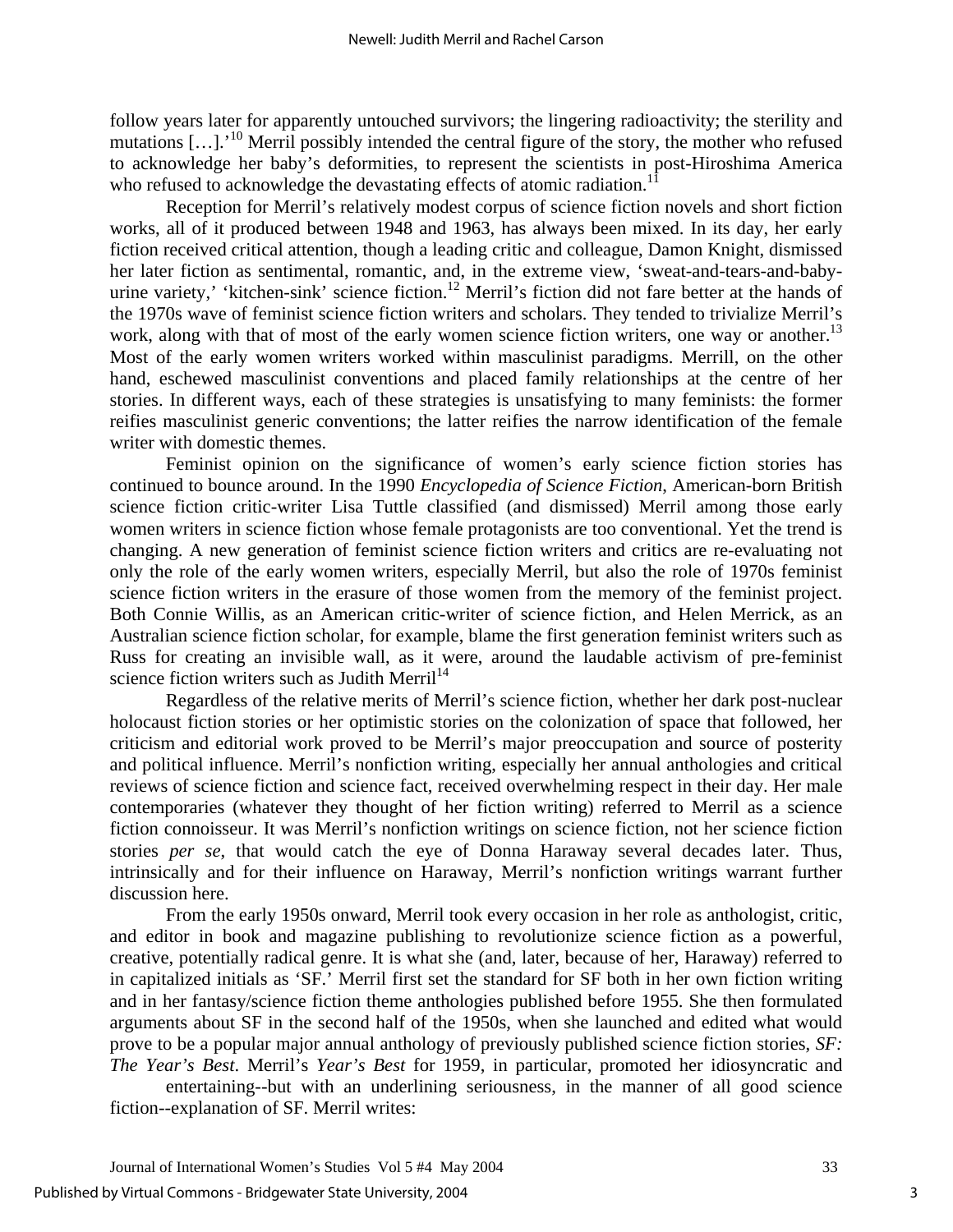*SF* is an abbreviation for Science Fiction (or Science Fantasy). Science Fantasy (or Science Fiction) is really an abbreviation too. Here are *some* of the things it stands for… *S* is for Science, Space, Satellites, Starships, and Solar exploring; also for Semantics and Sociology, Satire, Spoofing, Suspense, and good old Serendipity. (But *not* Spelling, without which I could have added Psychology, Civilizations, and *Psi* without parentheses.)

*F* is for Fantasy, Fiction and Fable, Folklore, Fairy-tale and Farce; also for Fission and Fusion; for Firmament, Fireball, Future and Forecast; for Fate and Free-will; Figuring; Fact-seeking, and Fancy-free.

Mix well. The result is *SF*, or *Speculative Fun*… Happy reading. $15$ 

Merril's passion for exploring the creative and critical promise of the genre found its greatest expression in the mid-1960s British-based new wave of 'soft' science fiction using modern styles of writing. After spending a year with London-based new wave writers and publishers in the mid-1960s, she became the North American promoter and defender of the small but controversial approach. She produced a seminal essay in 1966 about the superiority of SF ('experimental,' 'daring') over mainstream science fiction ('s-f') for the first journal of science fiction criticism, *Extrapolation*; the piece gained a second life when later anthologized in Thomas Clareson's seminal collection on science fiction criticism, *SF: The Other Side of Realism* (1971).<sup>16</sup> By this historical juncture of new wave science fiction and the gathering second wave of the women's movement at the end of the 1960s, the feminist science fiction of Joanna Russ, in particular, Ursula K. LeGuin, and a handful of other new women in science fiction literature gained notice in the field.

Although not engaged in feminist politics *per se*, Merril understood both the politics of mythologizing and the unique role of science fiction, reconfigured as 'SF,' as modern myth. In her 1967 science fiction annual anthology, *SF: Best of the Best*, she appears to struggle with the evolving issue of the nature of science fiction literature – with its ever widening inclusiveness (hence, what to name it), the science in science fiction, and, especially, with the role of science fiction as modern myth:

More recently there has been much talk (from me among others) about SF as modern myth. It may seem pretentious to speak of a field which degenerates so readily into mere adventure story as the replacement for classical philosophy in our time – and yet this is to some extent the role s-f has been playing. Science-fiction is not fiction about science, but fiction which endeavors to find the meaning in science and in the scientific-technological society we are constructing.<sup>17</sup>

Finding the meaning in science and the scientific society under construction encapsulates Merril's radical vision of the critical role for science fiction at the end of the sixties.

Merril understood – and tirelessly promoted – the subversive nature of the genre: 'I do not mean just in its special uses as a vehicle of political analysis and social criticism,' she cautioned, 'but in its essential character. A literature dealing in possible-futures and alternative-presents, concerned with how things *might be*, rather than how they are, is inevitably (in any state short of Utopia) going to stir up some degree of dissatisfaction with the world-as-it-is. And just as certainly it will attract writers with vigorous opinions about how things *ought* to be.<sup>'18</sup>

Merril had for her part launched and nurtured the move away from the traditional male model of 'hard' science fiction, with its concern with getting the science right. The science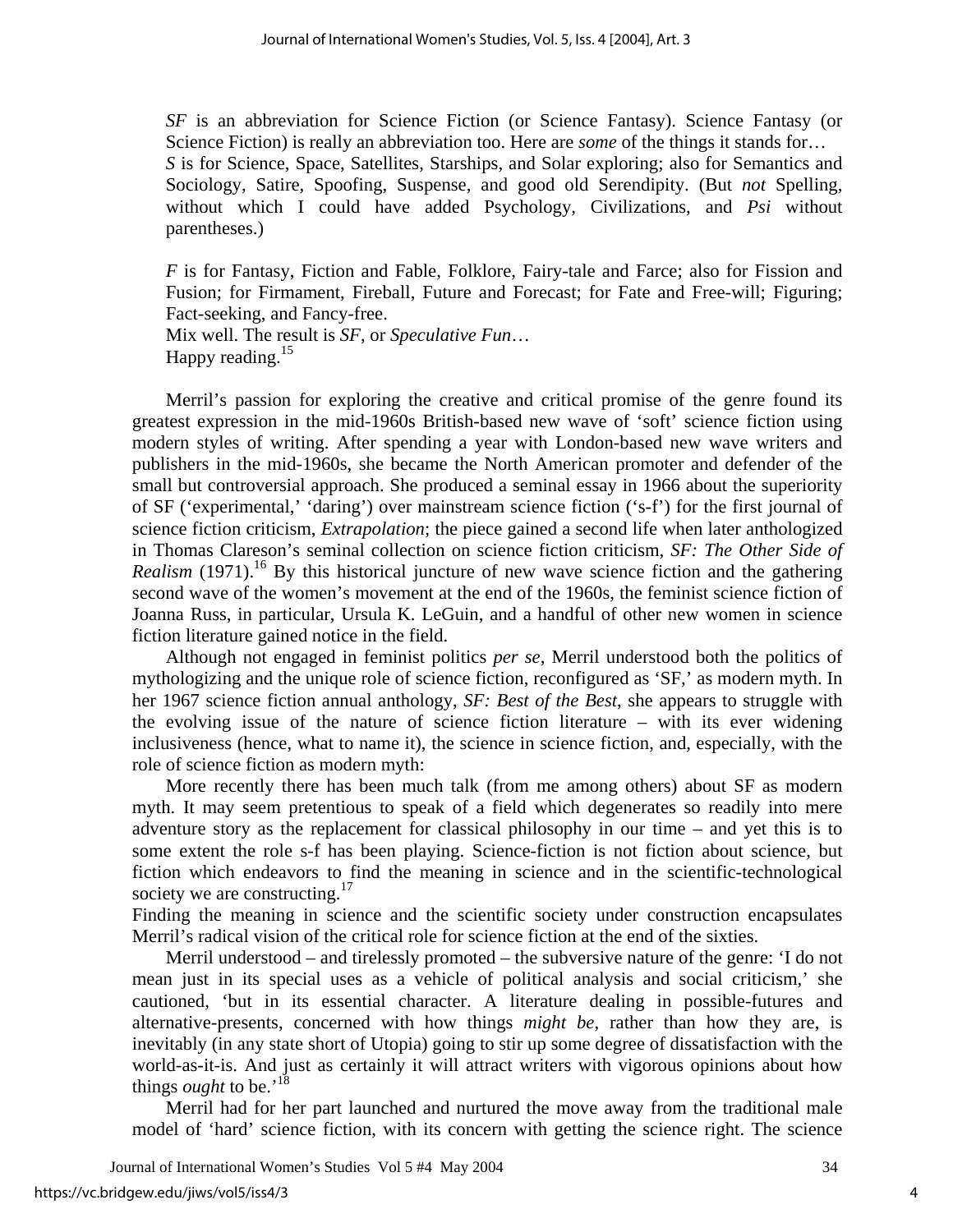fiction envisionings of alternative futures by Merril and her circle were, according to Boyer, everywhere 'in the air' by the late 1950s. To live in the modern world was to know science fiction ideas and icons firsthand, a point not lost on Rachel Carson when writing *Silent Spring*.

#### **Rachel Carson: The social obligation of nature writing**

Rachel Carson had no formal connection to Merril, was likely not a fan of science fiction, and did not live to see feminist critiques of science. Yet, she recognized the persuasive power of the science fiction form in telling an apocalyptic story about science. Like Merril she was a daring, experimental writer of the postwar era, and her influence over the public debate about science and society has been international in scope and enduring. Like Merril, she, too, endeavored from the margins to find the social meaning in science.

Carson always promoted the importance of a story-telling quality in nature writing. She once even claimed that in college her ambition to be a writer barely lost out to her passion for natural history.<sup>19</sup> She was also proud of the literary content of her science writings. She always credited the literary merit of her work for her ability to reach a large, popular audience of nonspecialists with her science stories of the natural world. She was already an innovative, national best-selling author in the natural sciences well before the appearance of *Silent*  Spring.<sup>20</sup> By the early 1950s, she had won major awards and honorary doctorates in both literature and science, and membership in the American Academy of Arts and Letters, which was unusual for a woman, let alone a scientist. Hers was a remarkable, pre-feminist success in lowering the barriers, not just between women and science, but likewise between science and literature.

 Carson's attention to literary matters, to poetics and emotion, to fostering a sense of wonder in her science writing represented a political choice, political in the sense of challenging established ideas about her field. Ceremonies for Carson's prestigious book award and the political and policy upheavals in her own government service in the early 1950s provided her with opportunities to speak her mind as an advocate for the natural world and – much as Merril had – to speculate about *possible* futures. Carson's recent biographer, Linda Lear, notes that Carson used the occasion of accepting the National Book Award for Nonfiction in 1952 to comment on her concern with the trend toward the 'artificial separation of science and literature as exclusive methods of investigating the world.<sup>21</sup> For Carson, 'the aim of science is to discover and illuminate the truth,' which was for her the objective of all literature.<sup>22</sup> Carson's conclusion that 'there can be no separate literature of science' was both unusual for the times and a harbinger for the feminist debates about science to come.

 Carson continued the theme when accepting the John Burroughs Medal for excellence in nature writing the same year. On that occasion she argued that natural science writing as public education was an urgent need if Americans were to prevent the type of human isolation in increasingly artificial, 'man-made' worlds, isolation that fostered what she chillingly described as 'experiments for the destruction of himself and his world.<sup>23</sup> She underscored her message about the social obligation of nature writing in the atomic age: 'If we have ever regarded our interest in natural history as an escape from the realities of our modern world, let us now reverse this attitude. For the mysteries of living things, and the birth and death of continents and seas, are among its great realities.<sup>24</sup>

Carson's anti-pesticide study, *Silent Spring*, reflects the hand of the same thoughtful, inventive writer and visionary. It also demonstrates her continuing resistance to the idea of a separate literature of science. Nevertheless, it is much bolder and experimental than her earlier writings. Lear argues that its polemical nature was a major departure from Carson's earlier writing, because in it 'Carson [...] attacked the integrity of the scientific establishment, its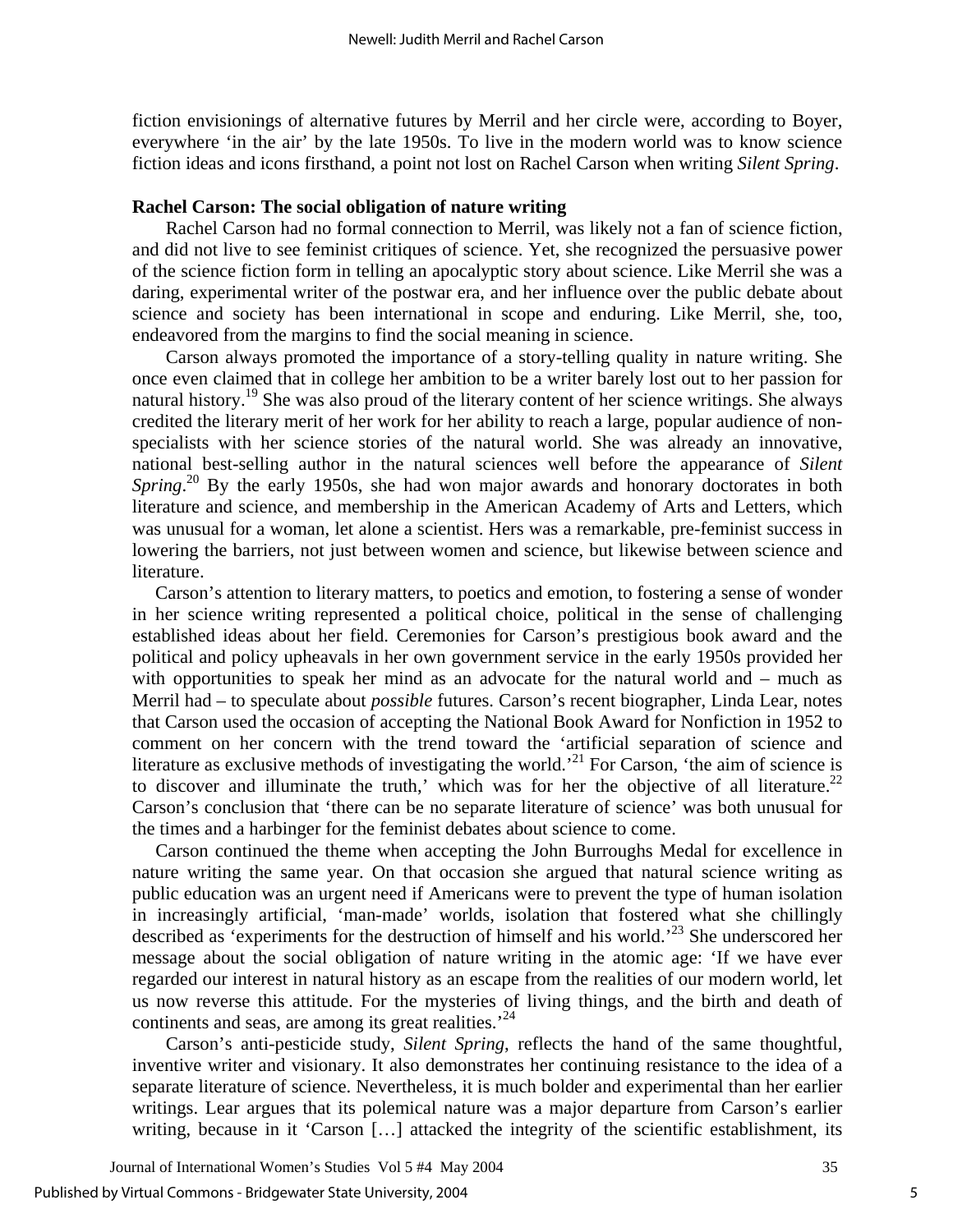moral leadership, and its direction of society. She exposed their self-interest as well as their poor science and defended the public's right to know the truth.<sup>25</sup> Carson had wanted the book to make a difference, and, as is well known, it did. *Silent Spring* launched the modern environmental movement,<sup>26</sup> has been compared with Charles Darwin's *On the Origin of Species* for the scope of its challenge to the dominant scientific paradigm, and it remains one of the most important American books of the twentieth century.<sup>[27](#page-13-26)</sup>

Carson arrived at this departure from her usual nature writing by grounding her radical analysis of the dangers posed by the indiscriminate use of synthetic pesticides in a difficult maze of obscure scientific studies and investigative journalism. Her wartime role as an 'information specialist' and a government editor and writer of fish and wildlife research publications had already exposed her to early classified government science on the dangers to wildlife and human health of the DDT pesticide range. Her former editorial role in government, which might seem on the surface to have been an inferior position, given her training as a marine biologist, proved a tremendous asset after she left government service in the early 1950s for a career as an independent scholar-writer. It gave her the access to the classified core research and to the researchers she needed for her controversial new study that her free-lance position might have prevented.

The writing of *Silent Spring* from 1957 to its publication in 1962 would also draw Carson into a dynamic shifting network of concerned, tenacious, and unusually influential women on the margins of science in the United States, Canada, and Britain. These women both prompted and advocated Carson's study. The book project was thus Carson's entrée into an expanding world of women activists in North America and Europe, though she would die of breast cancer in 1964 before she had a chance to enter fully into that powerful arena. Several of these women are identified by Linda Lear in her writings on Carson, as well as by Carson herself. She writes in *Silent Spring* of the influential appeals of her friend Olga Huckins, whose private bird sanctuary was poisoned by pesticides in the 1950s in an aerial spraying campaign for mosquito control. The early stages of Carson's research for the book and the articles and letters she published at the time drew the attention of *Washington Post* newspaper owner Agnes Meyer, and activist Christine Stevens, who was president of the Animal Welfare Institute of New York. Stevens recognized the value of Carson's special qualities as a nature writer for environmental causes, writing to Carson: 'All humanitarians will be grateful to you for writing on this subject, for your great gift as a writer combined with those of a biologist would make your efforts of inestimable value in putting a stop to these poison campaigns.<sup>28</sup> She introduced Carson to the work of British environmental activist Ruth Harrison, whose exposé of the inhuman treatment of livestock when published in 1963 would carry a preface written by Carson. $^{29}$ 

Carson constructed this extraordinary book in the second wave of nuclear awareness and concern, which Boyer suggests now 'surfaced at all cultural levels.['30](#page-13-29) Examining the impact of the bomb on Carson's anti-pesticide narrative, Ralph Lutts concludes that Carson most certainly counted on that public awareness and fear of radioactive contamination in constructing the story line of the book.<sup>31</sup> Carson used the popular narratives of the day (fear of nuclear war and radiation sickness, invisible killers, hidden persuaders), drawing parallels between the effects of atomic radiation and those of chemical pesticides, and the persuasive power of mass advertising. All of them were major topics in mass-marketed science fiction, thanks to the radical Cold War science fiction writers such as Judith Merril.

Finally, in her attention to the literary quality of her science writing, Carson also employed science/speculative fiction-like conventions and ideas that were 'in the air' – although there is no evidence to support the idea that she did so intentionally. On the contrary,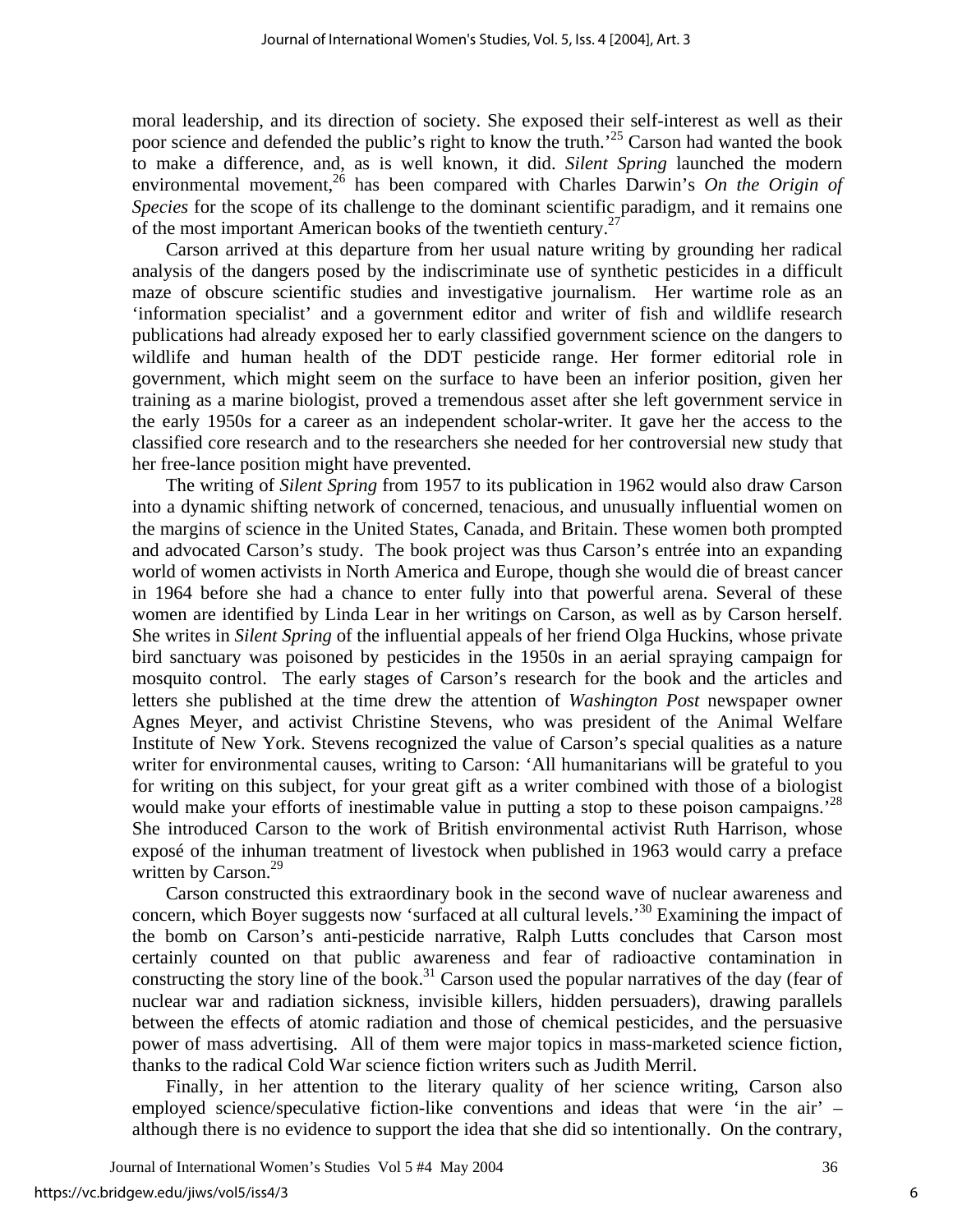fragmentary evidence exists to suggest that Carson was not familiar with science fiction literature and not even interested in getting to know it.<sup>32</sup> Yet, like her postwar contemporaries in science fiction, she would have understood the appeal of images of the 'near future.' In science fiction practice, the near future setting is a world 'imminently real' (it could be tomorrow), in which people may someday live and must imaginatively prepare for in advance.<sup>33</sup> Taken as a whole, Carson's literary choices were unorthodox for a natural science writer.<sup>34</sup> They were also courageous choices. Some critics of the day disparaged *Silent Spring* as an entire work of science fiction (referring to the low regard in which science fiction was held, possibly even by Carson). Many of them scoffed at Carson's myth-like reputation as a goddess of nature (referring to the environmental and animal rights activists with whom she associated), called her emotional and extremist, questioned her integrity, sanity, and loyalty to the nation, even branded the 55-year old Carson a 'spinster,['35](#page-13-34) the ultimate heavy-handed insult leveled against women who stepped of bounds.<sup>36</sup>

No aspect of *Silent Spring* is more 'potent' than the prologue. Carson chose to write it as a fable, 'A Fable for Tomorrow.' The growing scholarship exploring the public response to *Silent Spring* is mindful of the contemporary appeal of Carson's apocalyptic vision and of the special role of the fable prologue in cementing that vision.<sup>37</sup> The near-future images in Carson's fable prologue are meant to appeal to a reader's creative imagination to end the destructive impulse that marked the reality of the postwar era, a reality about which she had been issuing gentle public warnings since at least 1952. The narrator of the book's sciencefable prologue imagines a silent springtime in a world destroyed by its own citizens through the indiscriminate use of pesticides. Reverting to her own authorial voice in a final paragraph, Carson confides in readers that it is not too late for America to prevent the story in the fable. However, she wrote, 'a grim specter has crept upon us almost unnoticed, and this imagined tragedy [described in the fable] may easily become a stark reality we all shall know. What has already silenced the voices of spring in countless towns in America?<sup>38</sup> The answer to Carson's powerful science-fiction-like question is the subject of the entire book.<sup>39</sup> The reader is hooked. What a science storyteller, in Haraway's positive sense of the term. And what a science story.

#### **Haraway's potent fictions of science**

Although Donna Haraway's 1980s historical analysis of natural history writing makes no reference to Carson, it could just as easily have included her. One of the large questions in Haraway's rather extraordinary study, *Primate Visions: Gender, Race, and Nature in the World of Modern Science* (1989) was already on Carson's mind in the 1950s: 'What may count as nature for late industrial people?' Merril is a different story. Haraway acknowledges Merril's critical writings directly and, to an extent, indirectly via feminist science fiction stories of the 1970s, with their tenuous connections to Merril's advocacy of experimental science fiction. These feminist science fiction stories also inspired Haraway's revisioning of science as a story-telling practice.

It is usual in science fiction to think of the late 1960s with the publications of Joanna Russ and Ursula K. LeGuin as the rough starting point of a noticeable influence, not merely a presence, of women writers and women's issues on science fiction. Then, the generation of American feminist science fiction writers who penetrated the field in the 1970s – 'informed,' as the American literary critic Sarah Lefanu writes, 'by the feminist, socialist and radical politics' of the day – embraced the radical and quite different political possibilities and limits of science fiction to advance feminist agendas concerning the impact of reproductive and other new technologies.<sup>40</sup>

7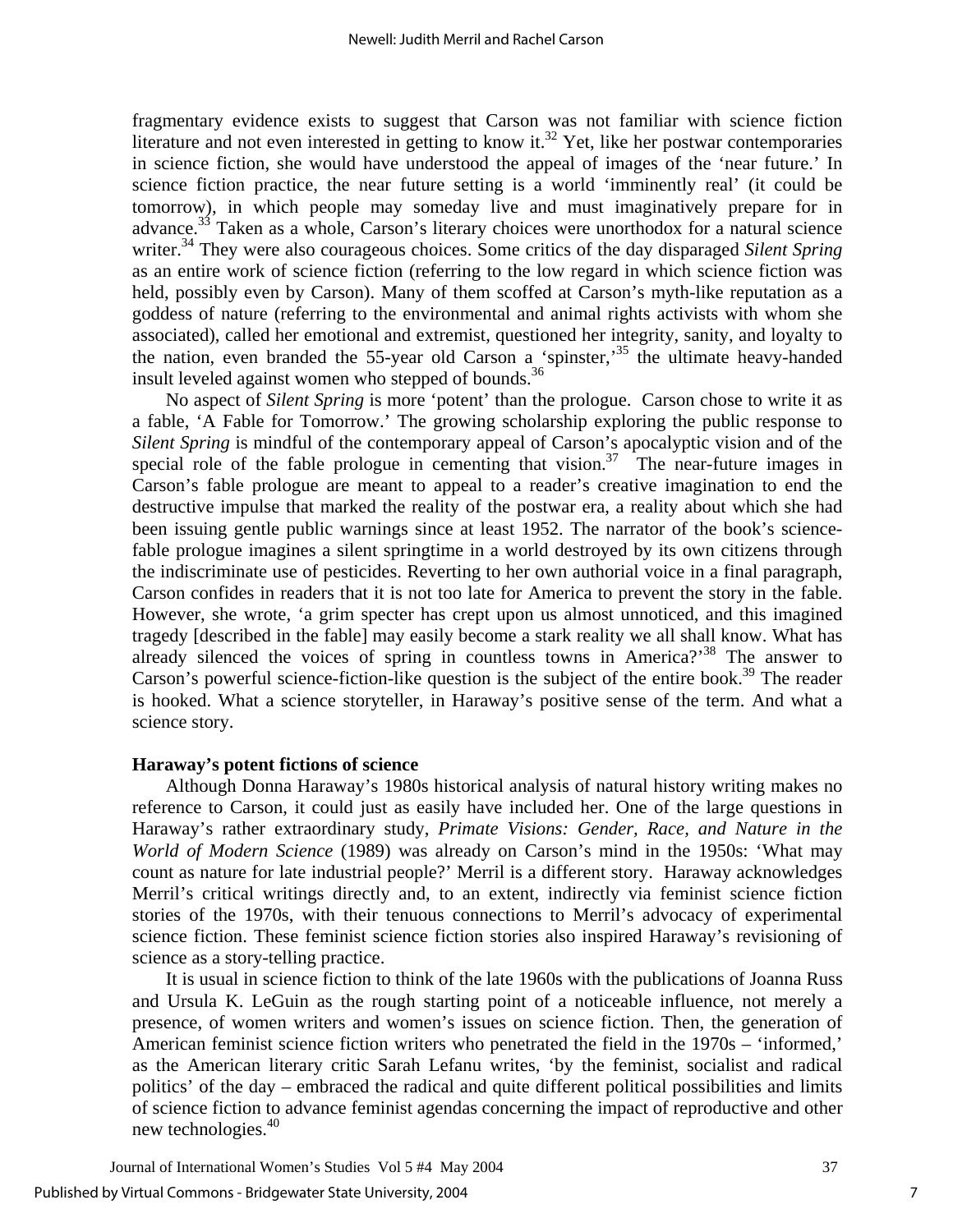The key American feminist science fiction writer and critic, Russ, argued as early as 1971, but a decade after Merril, that science fiction was a natural trail for any kind of radical thought and for presenting the concerns of a marginal group. She suggested that for her contemporaries in America, where female culture was present but still marginalized, men and women continued to view culture from a single point of view: that of the male. The literary myths were male myths.<sup>41</sup> Thus, science fiction was revolutionary in the 1970s because it offered feminist writers a chance to create alternate myths and metaphors. Science fiction was one of only a handful of genres to employ plots that transcended accepted gender roles and transcended culture, and, as she points out, went where some of the most 'fascinating characters' were not necessarily human.[42 F](#page-13-41)or Russ, writing science fiction and criticism in the full bloom of the new feminism,

Science fiction, political fiction, parable, allegory, exemplum--all carry a heavier intellectual freight (and self-consciously so) than we are used to. All are didactic. All imply that human problems are collective, as well as individual, and take these problems to be spiritual, social, perceptive, or cognitive […]. I would go even farther and say that science fiction, political fiction (when successful), and the modes (if not the content) of much medieval fiction all provide myths for this dealing with the kinds of experiences we are actually having now, instead of the literary myths we have inherited, which only tell us about the kinds of experiences we think we ought to be having. $43$ 

Marilyn Hacker in her introduction to Russ's writings in 1977 would observe that, thanks to Russ, feminist mainstream fiction writers had discovered the radical possibilities of science fiction: '[some of the] most imaginative, artistically successful, and convincing feminist fiction writers are discovering/borrowing/adapting speculative-fictional conventions and techniques.['44](#page-13-43)

The myth-making and myth-breaking possibilities of feminist science fiction that Russ and her circle advanced in the early 1970s influenced the critical thinking about science and feminist epistemology of the leading feminist thinkers who followed. Sandra Harding in *The Science Question in Feminism* (1986), for example, has famously traced the trajectory of feminist approaches to the philosophy of science and theories of knowledge from the mid-1970s reformist position (the 'woman question' in science), to the 1980s revolutionary position (the 'science question' in feminism). In other words, illuminating the shift from a concern for the situation of women in science to a radically different question: 'Is it possible to use for emancipatory ends sciences that are apparently so intimately involved in Western, bourgeois, and masculinist projects?<sup>45</sup> Echoing Russ's and Hacker's earlier discussions indirectly, and Haraway's acclaimed essay, 'A Manifesto for Cyborgs' (1985), more directly, Harding refers to women's science fiction writings at one point in her epistemological text, offering the poignant suggestion for a feminist understanding of science: 'Perhaps we should turn to our novelists and poets for a better intuitive grasp of the theory we need.<sup> $46$ </sup> The science fiction novelists Harding turns to are Marge Piercy, *Woman on the Edge of Time* (1976), and Anne McCaffrey, *The Ship Who Sang* (1969), and she asks:

What kind of understanding of science would we have if we began not with the categories we now use to grasp its inequities, misuses, falsities, and obscurities but with those of the biologist protagonist imagined by Marge Piercy in *Woman on the Edge of Time*, who can shift her/his sex at will and who lives in a culture that does not institutionalize (i.e. does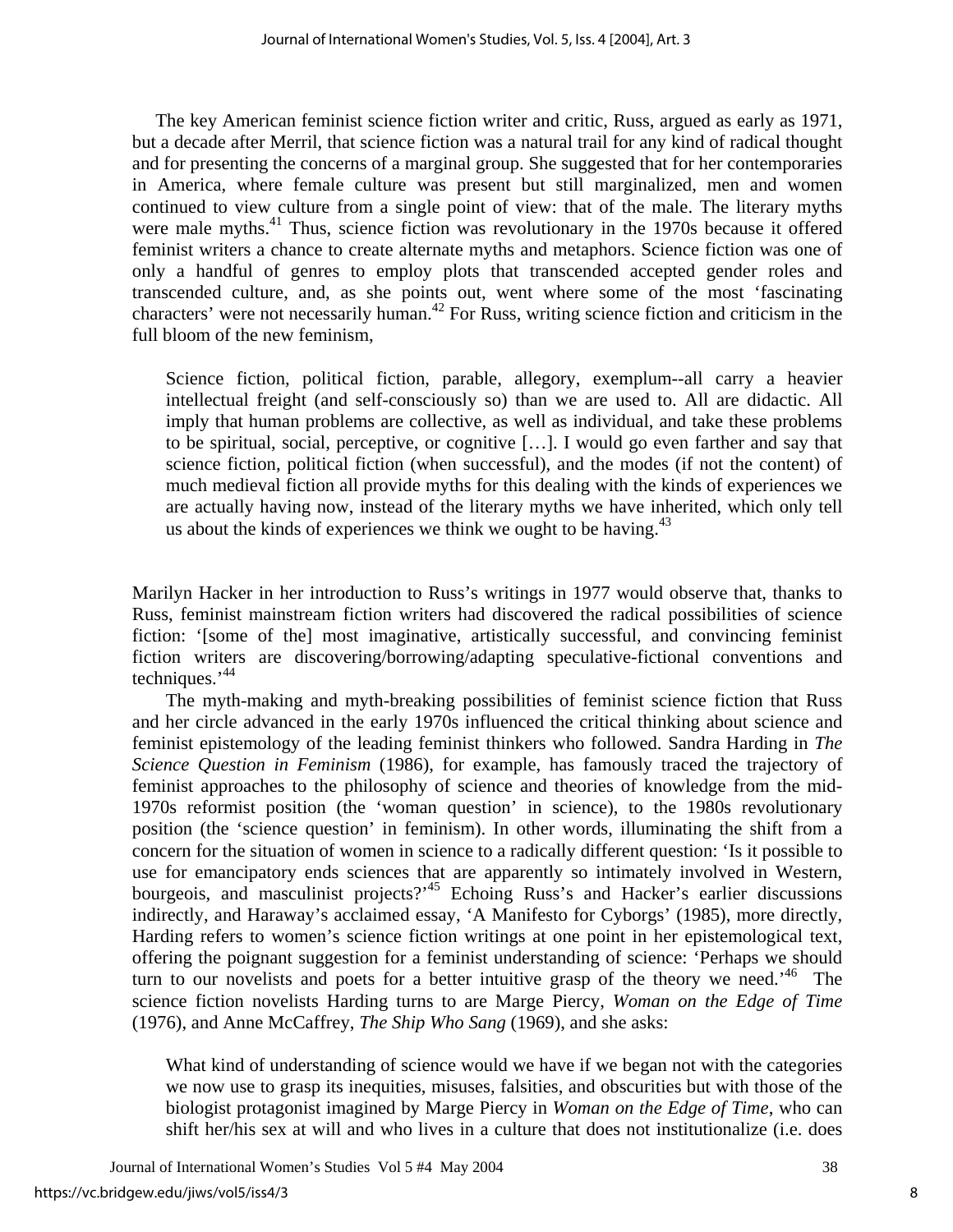not have) gender? or with the assumptions of a world where such categories as machine, human, and animal are no longer either distinct or of cultural interest, as in Anne McCaffrey's *The Ship Who Sang?*[47](#page-13-46) 

Piercy's wildly popular *Woman on the Edge of Time* (1976) continues down to this day to be the outstanding example of what Hacker alerted us to: a 1970s feminist mainstream fiction writer's experimentation with the science fiction genre.

As Harding discovered, Haraway was interested in what she refers to as 'the narratives of scientific fact – those *potent fictions of science* – within a complex field indicated by the signifier SF.' Judith Merril was her inspiration to do so. Here is how Haraway in *Primate Visions* explains it: 'In the late 1960s science fiction anthologist and critic Judith Merril idiosyncratically began using the signifier SF to designate a complex emerging narrative field in which the boundaries between science fiction (conventionally, sf) and fantasy became highly permeable in confusing ways, commercially and linguistically. Her designation, SF, came to be widely adopted as critics, readers, writers, fans, and publishers struggled to comprehend an increasingly heterodox array of writing, reading, science fiction, science fantasy, speculative futures, speculative fabulation.'[48](#page-13-47) Science fiction stories and Merril's imaginative concept, 'SF,' prompted Haraway's challenging suggestion that we might read scientific practice as essential story-telling practice and listen to scientists as essential storytellers. It was a path down which Rachel Carson had boldly advanced, though not actually interrogated, decades previously.

To begin to do justice to Haraway's thoughtful, linguistically complex, myth-exploding analysis of research into monkeys and apes in *Primate Vision* requires close attention to the central reasoning of her massive study:

From only a slightly different perspective, the history of science appears as a narrative about the history of technical and social means to produce the facts. The facts themselves are types of stories, of testimony to experience. But the provocation of experience requires an elaborate technology – including physical tools, an accessible tradition of interpretation, and specific social relations. Not just anything can emerge as a fact; not just anything can be seen or done, and so told. Scientific practice may be considered a kind of story-telling practice – a rule-governed, constrained, historically changing craft of narrating the history of nature. Scientific practice and scientific theories produce and are imbedded in kinds of stories. Any scientific statement about the world depends intimately upon language, upon metaphor. […] Science practice is above all a story-telling practice in the sense of historically specific practices of interpretation and testimony.<sup>49</sup>

Haraway places her accounts of primatology within SF as 'an invitation for readers of *Primate Visions* to remap the borderlands between nature and culture.' She invites them (us) to behave like readers of science fiction and rewrite the text through the act of reading.<sup>50</sup> The concluding chapter of *Primate Visions*, 'Reprise: Science Fiction, Fictions in Science, and Primatology,' looks at how Joanna Russ, Marge Piercy, and several other female and male science fiction writers have 'provided one of the lenses for reading primatological texts.<sup>51</sup> In the chapter's explosive final subsection, 'Reading Science Fiction as Primatology: Xenogenesis and Feminism,' Haraway examines, or as she puts it, 'perversely reads,' volume one of Octavia Butler's Xenogenesis Trilogy, the science/speculative fiction story entitled *Dawn: Xenogenesis* (1987), as though it were a monograph from the modern primate field.<sup>52</sup>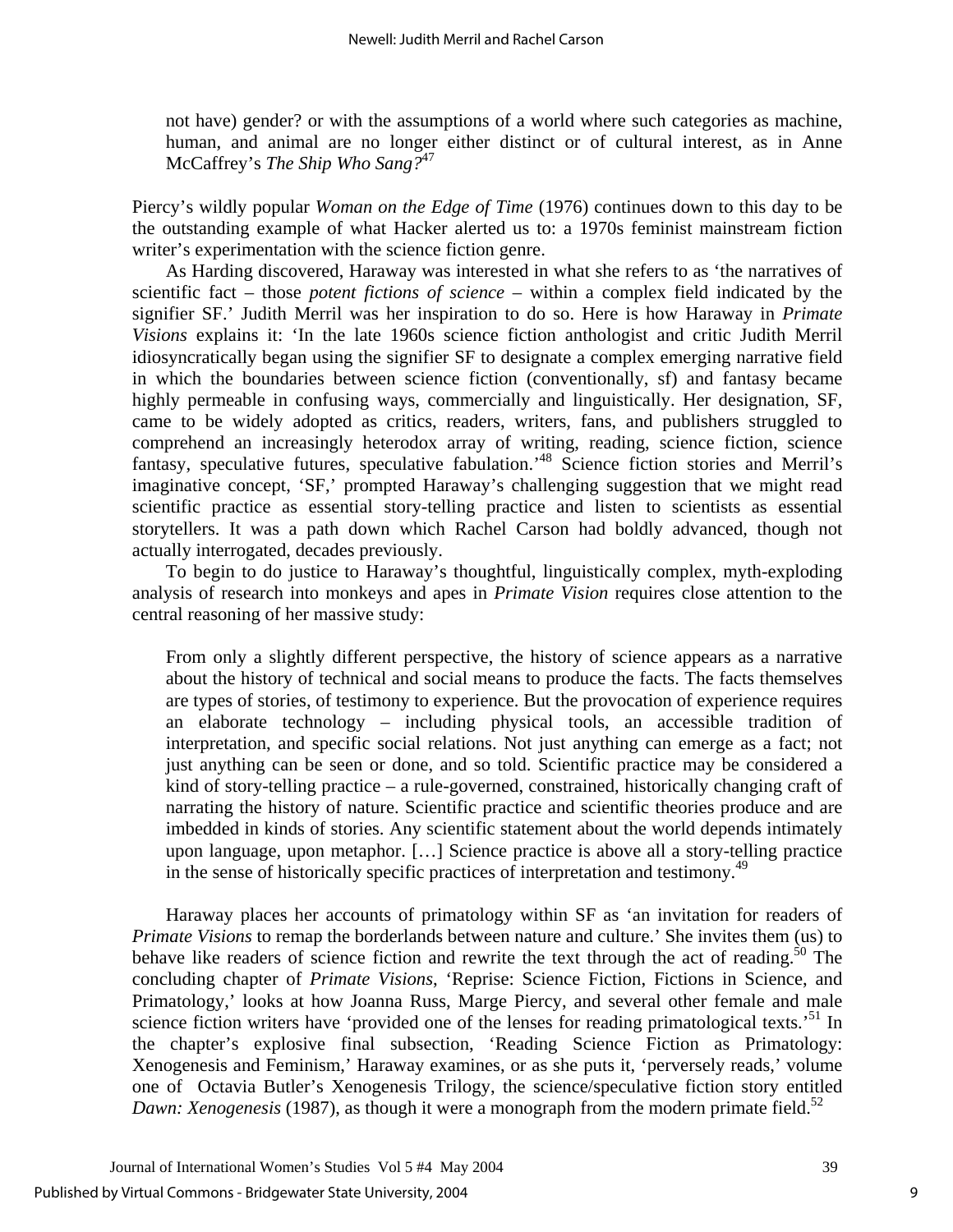Haraway's debt to Judith Merril's 1960s experimental ideas about science fiction is significant – and novel – for a feminist scientist and historian of science. For one thing, with few exceptions the political critique and literary avant-garde ideas inherent in Merril's nonfiction writing went largely unnoticed until Haraway's discovery of them in the late 1980s. For another, Haraway's argument that 'placing the narratives of scientific fact within the heterogeneous space of SF produces a transformed field,' initiated Haraway's own extraordinary transformation of the fields of the history of science, cultural criticism, and feminist theory in the 1990s.

#### **Conclusion**

It is not difficult, though it is unusual, to speak of Judith Merril, Rachel Carson, and the later feminist science fiction writers and feminist philosophers and historians of science all in the same breath. For several decades before the establishment of feminist science fiction and feminist science studies, Merril and Carson had independently written about many of the 'subversive' science-nature and science-literature issues that feminists of the 1970s and 1980s subsequently addressed. In this respect, the great feminist writers on science fiction and science fact of the 1970s and 1980s did not represent a permanent break from the past. Domestic Cold War anxieties and the expansion of mass marketing in publishing provided Merril and Carson with openings to take science fiction and popular science writing, respectively and collectively, in experimental and politicized directions. These new directions displayed great imaginative power and demonstrated the potential for radicalism in their respective fields. Each in their own way struggled from and within the margins of science to reshape literatures, both fiction and nonfiction, dealing in possible futures and alternative presents. By the end of the 1960s both figures had left the scene. Carson died shortly after the publication of *Silent Spring*. Merril immigrated to Canada in 1968 over American military involvement in Vietnam. In so doing, she knowingly also relinquished her position of power and influence in the all-important American science fiction field. It would be left to future generations of feminist writers to 'find' the feminist meanings in science. In the greatly altered international political climate of the 1970s and 1980s, feminists such as Russ, Harding, and Haraway connected with a tradition of which Merril and Carson, taken across the broad spectrum, were formidable architects. The cumulative impact of these post-war female interventions from the margins into the nature, culture, and the social construction of science over the past five decades continues to shape and reshape Western visions about humans, machines, and nature – and the essential relations among them.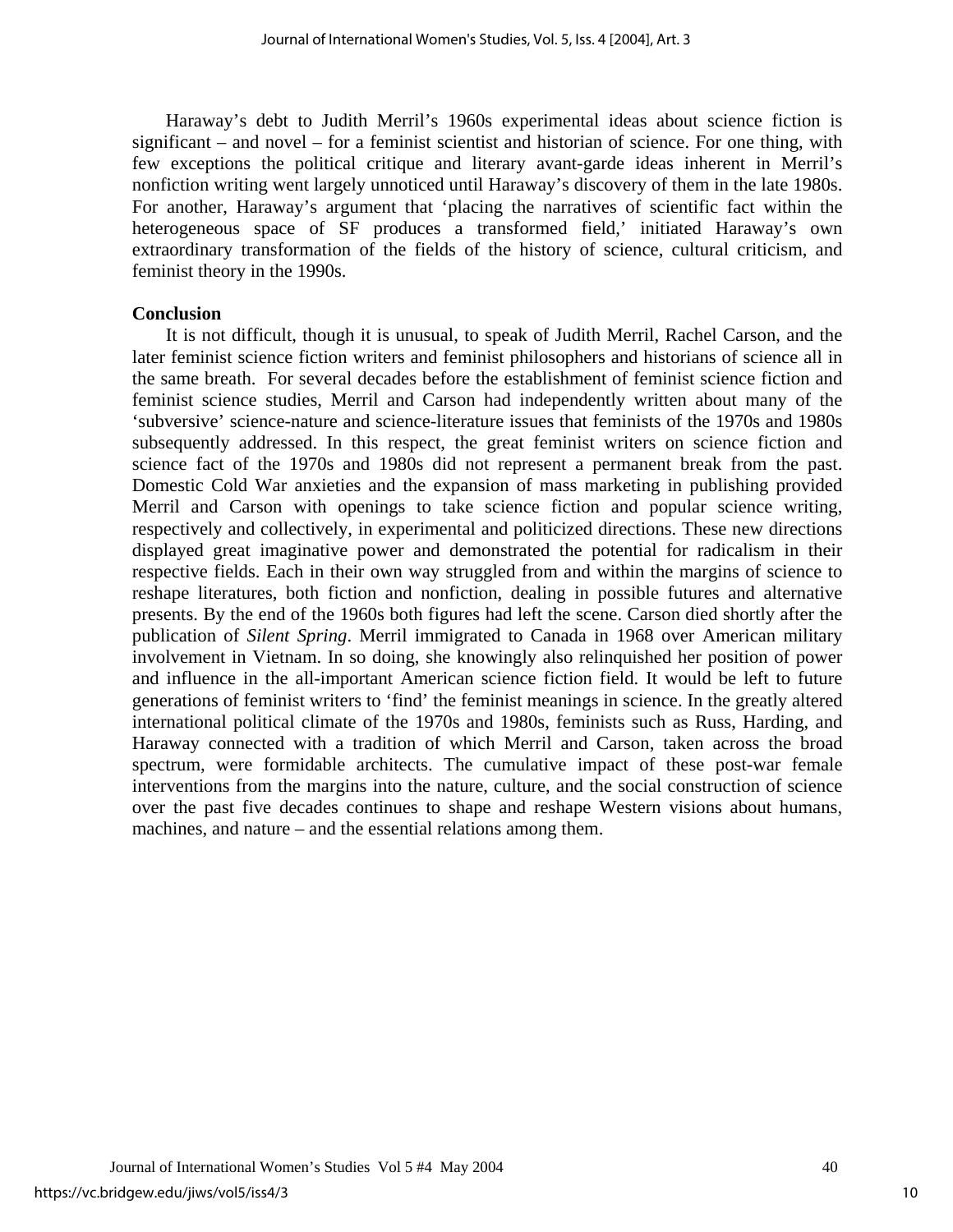$\overline{a}$ 

<sup>10</sup> Judith Merril, 'That Only a Mother,' Astounding Science Fiction (June 1948), and anthologized in over a dozen different collections and in four languages, including most recently Sargent, ed., *Women of Wonder: The Classic Years*, pp. 65–73. Quote taken from Merril, 'Prologue,' in Merril, *Survival Ship and Other Stories* (Toronto: Kakabeka, 1973), p. 5

<sup>11</sup> Personal communication with Elizabeth Hull, Chicago, 2 March 2003. Professor Hull tells me that she shared this interpretation with Merril in the 1970s, and that Merril found it 'interesting.'

<sup>12</sup> Damon Knight, *In Search of Wonder: Essays on Modern Science Fiction* (Chicago IL: Advent, 1956), p. 100; and see also Chris Morgan, 'Judith Merril,' in: Bleiler, ed., Science Fiction Writers, pp. 433–439.

<sup>13</sup> See for example, Victoria Lamont and Dianne Newell, 'House Opera: Frontier Mythology and Subversion of Domestic Discourse in Mid-Twentieth Century Women's Space Opera,' *Foundation: International Review of Science Fiction*, Vol. 33 (2004): forthcoming.<br><sup>14</sup> Pamela Sargent, 'Introduction: Women and Science Fiction,' in Sargent, ed., *Women of Wonder* (1975), xiii-lxiv;

Lisa Tuttle, 'Women SF Writers,' in Clute and Nicholls, eds., *The Encyclopedia of Science Fiction*, p. 1344; Connie Willis, 'The Women SF Doesn't See,' *Asimov's SF Magazine* 16, no. 11 (Oct. 1992): 4–8, 49; Helen Merrick, 'Fantastic Dialogues: Critical Stories about Feminism and Science Fiction,' in Andy Sawyer and David Seed, eds., Speaking Science Fiction: Dialogue and Interpretation (Liverpool: University of Liverpool Press, 2000), pp. 52–68.<br><sup>15</sup> Judith Merril, 'Introduction,' in Merril, ed., *SF: '59. The Year's Greatest Science-Fiction and Fanta* 

Volume (Hicksville N.Y.: Gnome Press, 1959), p. 10.

16 Judith Merril, 'What Do You Mean: Science? Fiction?' *Extrapolation: Journal of Science Fiction and Fantasy Studies* 7 (May 1966): 30–46, and 8 (Dec. 1966): 2–19. Reprinted in Thomas D. Clareson, ed., *The Other Side of Realism. Essays on Modern Fantasy and Science Fiction* (Bowling Green OH: Bowling Green University Press, 1971), pp. 53–95.<br><sup>17</sup> Merril, *SF: The Best of the Best*, p. 3.

<sup>18</sup> Judith Merril, 'Introduction,' in *Path into the Unknown. The Best of Soviet Science Fiction* (New York: Dell, 1968), pp. 7–11 (here pp. 7–8).

<sup>&</sup>lt;sup>1</sup> Dianne Newell is Professor of History and Acting Director of the Peter Wall Institute for Advanced Studies, at the University of British Columbia, Vancouver, Canada. She delivered a version of this paper at the 10th Biannual Swiss Congress on Women's History: 'Gender and Knowledge,' University of Misericorde, Fribourg, Switzerland. Donna Haraway, 'Situated Knowledges: The Science Question in Feminism as a Site of Discourse on the Privilege of Partial Perspective,' *Feminist Studies* 14, no. 3 (1988), pp. 575–600; Haraway, 'Manifesto for Cyborgs: Science, Technology, and Socialist Feminism in the 1980s,' *Socialist Review* 15, no. 2 (1985), pp. 65–108. Both are reprinted (though with slightly altered titles) in Donna Haraway, *Simians, Cyborgs, and Women: The Reinvention of Nature* (New York: Routledge 1991).

<sup>&</sup>lt;sup>2</sup> Judith Merril, ed., *SF: The Best of the Best* (New York: Dell, 1967), p. 5.  $^3$  See also my discussion of Merril and Carson in the context of the atomi

<sup>&</sup>lt;sup>3</sup> See also my discussion of Merril and Carson in the context of the atomic bomb: Dianne Newell, 'Women Writing Natural Science and Science Fiction in an Age of Anxiety: Atomic Reading,' paper presented at the 5<sup>th</sup> Interdisciplinary and International Symposium on Gender Research: 'The Nature of Gender. The Gender of Nature.' Christian-Albrechts-Universität zu Kiel, Germany, 10–12 November 2000. 4

Everett F. Bleiler, 'Introduction,' in Bleiler, ed., *Science Fiction Writers: Critical Studies of the Major Authors from the Early Nineteenth Century to the Present Day* (New York: Charles Scribner's Sons, 1982), pp. xi-xv.

Paul Boyer, *By the Bomb's Early Light: American Thought and Culture at the Dawn of the Nuclear Age*. First published in 1985 (New York: Pantheon, 2nd ed., 1994), new preface.

<sup>6</sup> Pamela Sargent was the first to reflect on the history of women science-fiction writers. Pamela Sargent, ed., *Women of Wonder. Science Fiction Stories by Women about Women* (New York: Random House, 1975), editor's introduction, pp. xiii-lxiv. See also Sargent, ed., *Women of Wonder: The Classic Years. Science Fiction by Women from the 1940s to the 1970s* (New York: Harvest Original, 1995), editor's introduction, pp. 1–20. 7

Judith Merril and Emily Pohl-Weary, *Better to Have Loved: The Life of Judith Merril* (Toronto: Between the Lines, 2002); see also Brian Stableford, 'Judith Merril,' in John Clute and Peter Nicholls, eds., *The Encyclopedia of Science Fiction* (London: Orbit Press, Little, Brown and Co., 1990; 1999), p. 799.

David Seed, *American Science Fiction and the Cold War: Literature and Film* (Chicago: Fitzroy Dearborn Publishers, 1999); Seed, 'The Debate Over Nuclear Refuge,' p. 15, unpublished essay cited with author's permission. <sup>9</sup> Seed, 'The Debate Over Nuclear Refuge,' citing Judith Merril Papers, National Archives of Canada, Ottawa, Merril to John Bradley, 19 February 1949. See also Seed's interview with Merril conducted only months before her death: David Seed, 'One of Postwar SF's Formative Figures,' *Interzone* 126 (Dec. 1997), pp. 13–14, 26; see also Allan Weiss, 'Not Only a Mother: An Interview With Judith Merril,' Sol Rising [Toronto] 18 (April 1997):1, 6–9.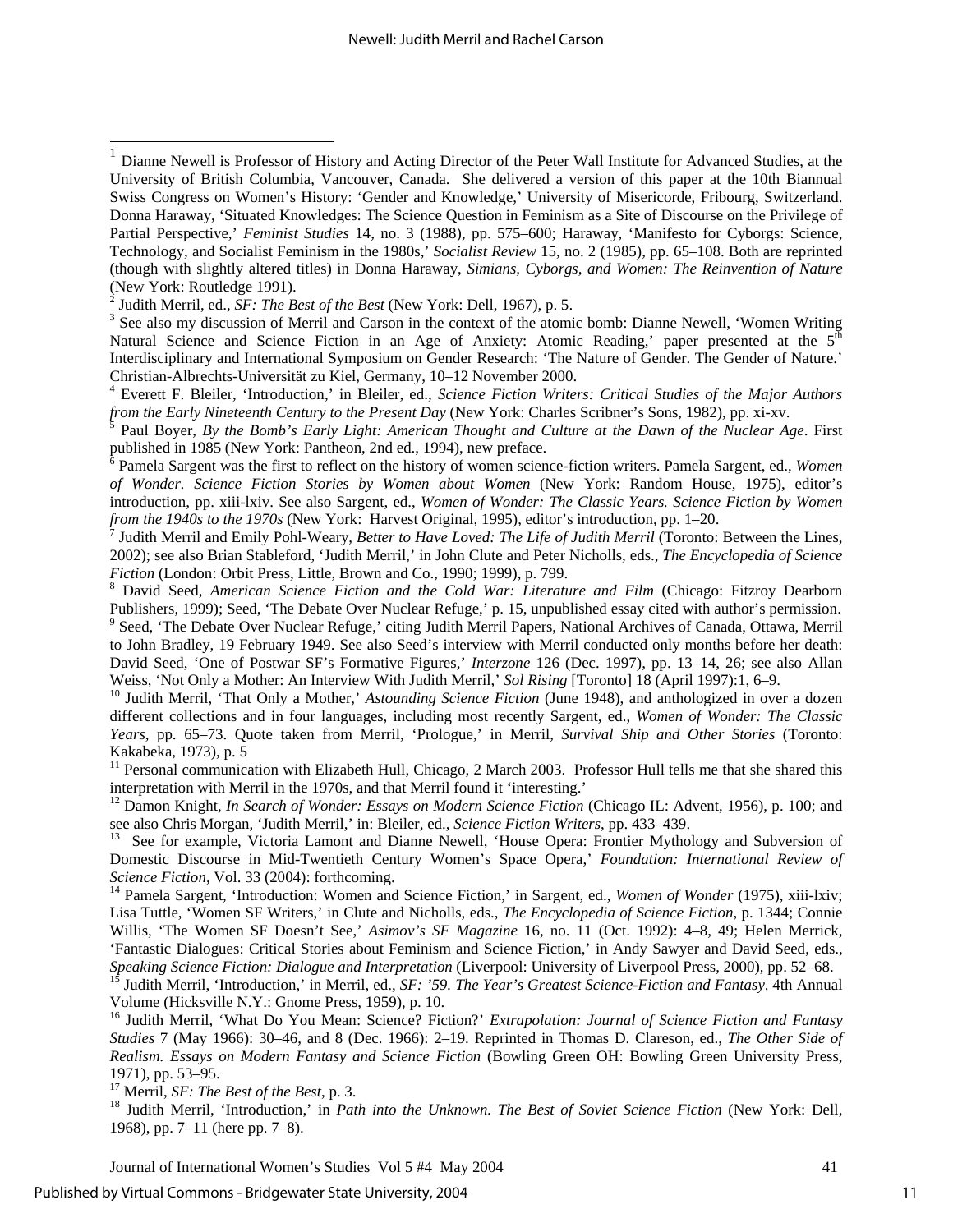Journal of International Women's Studies, Vol. 5, Iss. 4 [2004], Art. 3

<sup>19</sup> Frank Graham, Jr., *Since* Silent Spring (London: Hamish Hamilton, 1970), p. 5; Rachel Carson, 'The Real World Around Us,' in Carson, *Lost Woods: The Discovered Writing of Rachel Carson*, edited and with an introduction by Linda Lear (Boston: Beacon, 1998), pp. 148–163 (here p. 148).

<sup>20</sup> For a bibliography of her published work, see Paul Brooks, *The House of Life: Rachel Carson at Work* (Boston: Houghton Mifflin, 1972), and Linda Lear, *Rachel Carson: Witness for Nature* (New York, NY: Henry Holt & Co., 1997).

<sup>21</sup> Lear, editor's introductory notes to Rachel Carson, 'Remarks at the Acceptance of the National Book Award for Nonfiction [for *The Sea Around Us*],' in Carson, *Lost Woods*, p. 90.

<sup>22</sup> Carson, 'Remarks at the Acceptance of the National Book Award for Nonfiction,' p. 91.

<sup>23</sup> Rachel Carson, 'Design for Nature Writing,' in Carson, *Lost Woods*, p. 94.<br><sup>24</sup> Carson, 'Design for Nature Writing,' p. 96.<br><sup>25</sup> Linda Lear, 'Introduction' to part four, in Carson, *Lost Woods*, p. 187.

<sup>26</sup> See, for example, H. Patricia Hynes, 'Ellen Swallow, Lois Gibbs, and Rachel Carson: Catalysts of the American Environmental Movement,' *Women's International Forum* 8 (1985): 291-298; Carolyn Merchant, *Earthcare: Women and the Environment* (New York: Routledge University Press, 1995); Mary Joy Broton, *Women Pioneers for the Environment* (Boston: Northeastern University Press, 1998).<br><sup>27</sup> See Linda Lear, 'Bombshell in Beltsville: The USDA and the Challenge of Silent Spring,' *Agricultural History* 66,

no. 2 (spring 1992): 151-170, and Brooks, *The House of Life*. 28 Lear, *Rachel Carson*, p. 346.

 $\overline{a}$ 

<sup>29</sup> Rachel Carson, *Silent Spring* (New York: Houghton Mifflin, 1962), p. 9. Lear, editor's introductory notes to Rachel Carson, 'Vanishing Americans,' a letter on the impact of widespread use of poisons on bird populations, in Carson, *Lost Woods*, p. 189; Lear, editor's introductory notes to Rachel Carson, 'To Understand Biology/Preface to *Animal Machines* [1963],' in Carson, *Lost Woods*, 192–93. See also Vera Norwood, 'Nature's Advocates: Rachel Carson and Her Colleagues,' in Norwood, *Made From this Earth: American Women and Nature* (Chapel Hill, NC:

University of North Carolina Press, 1993), chapter 5.<br><sup>30</sup> Paul Boyer, 'Epilogue: From the H-Bomb to Star Wars: The Continuing Cycles of Activism and Apathy,' in Boyer, *By the Bomb's Early Light*, p. 353.

<sup>31</sup> Ralph H. Lutts, 'Chemical Fallout: Rachel Carson's *Silent Spring*, Radioactive Fallout and the Environmental Movement,' *Environmental Review* 9 (Fall 1985): 214–15, cited in Lear, *Rachel Carson*, pp. 560–561, n. 40

<sup>32</sup> I am grateful to Linda Lear for suggesting that I clarify this point, and for sharing with me her expertise on the important topic of Carson's reading habits. See M. Jimmie Killingsworth and Jacqueline S. Palmer, '*Silent Spring* and Science Fiction,' in Craig Waddell, ed., *And No Birds Sing* (Carbondale and Edwardsville IL: Southern Illinois

Press, 2000), p. 175 and n. 1, p. 201. My thanks to Linda Lear, who drew this recent anthology to my attention.<br><sup>33</sup> Brian Stableford, 'Near Future,' in Clute and Nicholls, eds., *Encyclopedia of Science Fiction*, p. 856.<br>

<sup>35</sup> See Graham, *Since* Silent Spring.<br><sup>36</sup> For a recent thorough discussion of the contemporary attacks on Silent Spring and its author, see Michael B. Smith, '"Silence, Miss Carson!" Science, Gender, and the Reception of *Silent Spring*,' *Feminist Studies* 27, no. 3 (Fall 2001): 733-753.

37 Craig Waddell, 'The Reception of *Silent Spring*. An Introduction,' in Waddell, ed., *And No Birds Sing*, p. 9 and n. 3, p.13; Christine Oravec, 'An Inventional Archaeology of "A Fable for Tomorrow,"' in Waddell, ed., *And No Birds* 

*Sing*, pp. 42–59 (here p. 43). 38 Carson, *Silent Spring*, p. 22.

 $39$  Oravec's study charts Carson's many, thoughtful revisions to the final shape and fictional content of the prologue.<br>Oravec, 'An Inventional Archaeology.'

<sup>40</sup> June Howard, 'Widening the Dialogue on Feminist Science Fiction,' in Gary Wolfe, ed., *Science Fiction Dialogues* (Chicago: Science Fiction Research Association, 1982), pp. 99. 155–168; Sarah Lefanu, *In the Chinks of the World Machine: Feminism and Science Fiction* (London: The Women's Press, 1988), p. 3. 41 Joanna Russ, 'What Can a Heroine Do? Or Why Women Can't Write,' in Joanna Russ, *To Write Like a Woman:* 

*Essays in Feminism and Science Fiction* (Bloomington and Indianapolis IN: University of Indiana Press, 1995), pp. 79–93 (here p. 81). Russ stakes her claim to the originality of her feminist position when she writes (p. 79) that the essay was originally written in 1971 and published in 1972.

<sup>42</sup> Russ, 'What Can a Heroine Do?' p. 91.

43 Russ, 'What Can a Heroine Do?' p. 92. See also Robin Roberts, *A New Species: Gender and Science in Science Fiction* (Urbana IL: University of Illinois Press, 1993).